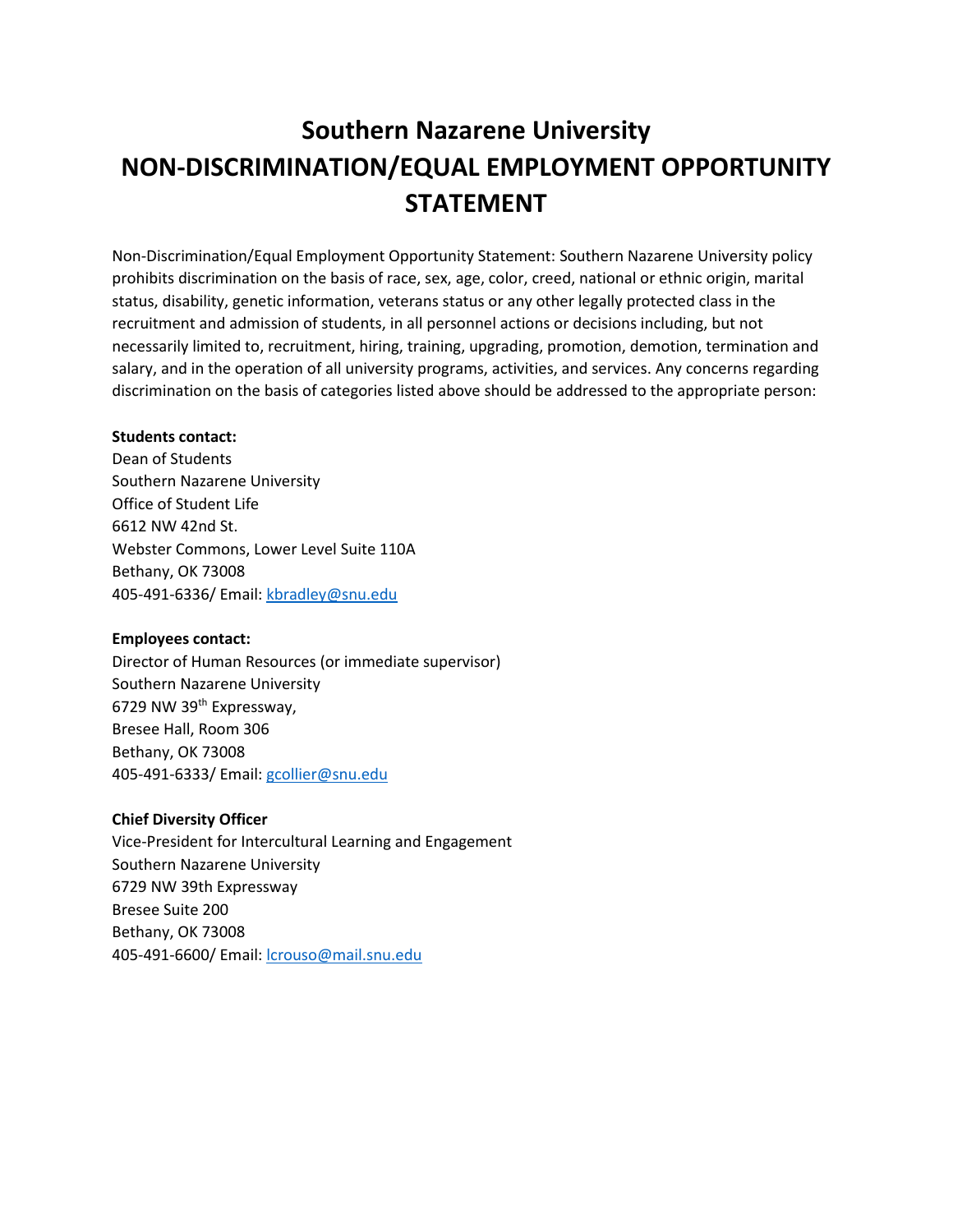Anyone with questions or concerns regarding sex discrimination or the university's compliance with Title IX can contact the university's Title IX Coordinator:

#### **Executive Vice President**

Southern Nazarene University 6729 NW 39th Expressway Bresee Suite 202 Bethany, OK 73008 [405-491-630](tel:(405)%20491-6333)6/ Email: [mredwine@snu.edu](mailto:mredwine@snu.edu)

## **Title IX Disclosure**

Regardless of other language in this policy notwithstanding, Sexual Harassment (including Sexual Assault, Domestic Violence, Dating Violence, and Stalking), as defined in the Sexual Harassment Policy, will be governed exclusively by the Sexual Harassment Policy and processes provided in it. All other forms of sex-based discrimination are governed by this policy, including sex-based Harassment, as defined in this policy, that does not rise to the level of Sexual Harassment as defined in the Sexual Harassment Policy.

Conduct that is initially raised through a formal complaint under the Sexual Harassment Policy may also be addressed under this policy, in the institution's discretion, when: (i) the conduct, or some part of it, may amount to a violation of this policy regardless of whether it meets the definition of Sexual Harassment under the Sexual Harassment Policy; (ii) the formal complaint, or some part of it, has been dismissed under the Sexual Harassment Policy; or (iii) a final determination of a formal complaint has been made under the Sexual Harassment Policy and separate or additional action may be necessary to enforce this policy.

Discrimination is material, adverse treatment of an individual based on a protected category. Harassment consists of unwelcome conduct on the basis of a Protected Category that explicitly or implicitly affects an individual's employment, unreasonably interferes with an individual's work performance, or creates an intimidating, hostile, or offensive work environment.

A person's subjective belief that behavior is intimidating, hostile, or offensive does not make that behavior harassment. The behavior must create a hostile environment from both a subjective and objective perspective and must be so severe, persistent, or pervasive that it unreasonably interferes with, limits, or deprives a member of the community of the ability to participate in or to receive benefits, services, or opportunities from the university's education or employment programs and/or activities. In determining whether a hostile environment exists, the university examines the context, nature, scope, frequency, duration, and location of incidents, as well as the relationships of the persons involved.

## • Non-sex-based VAWA crimes.

Note that, when addressing domestic violence, dating violence, and stalking that are not sex-based (i.e., that are not covered by the university's revised Sexual Harassment policy), the university will need to provide VAWA protections to the parties. Those are outlined on the slides below.